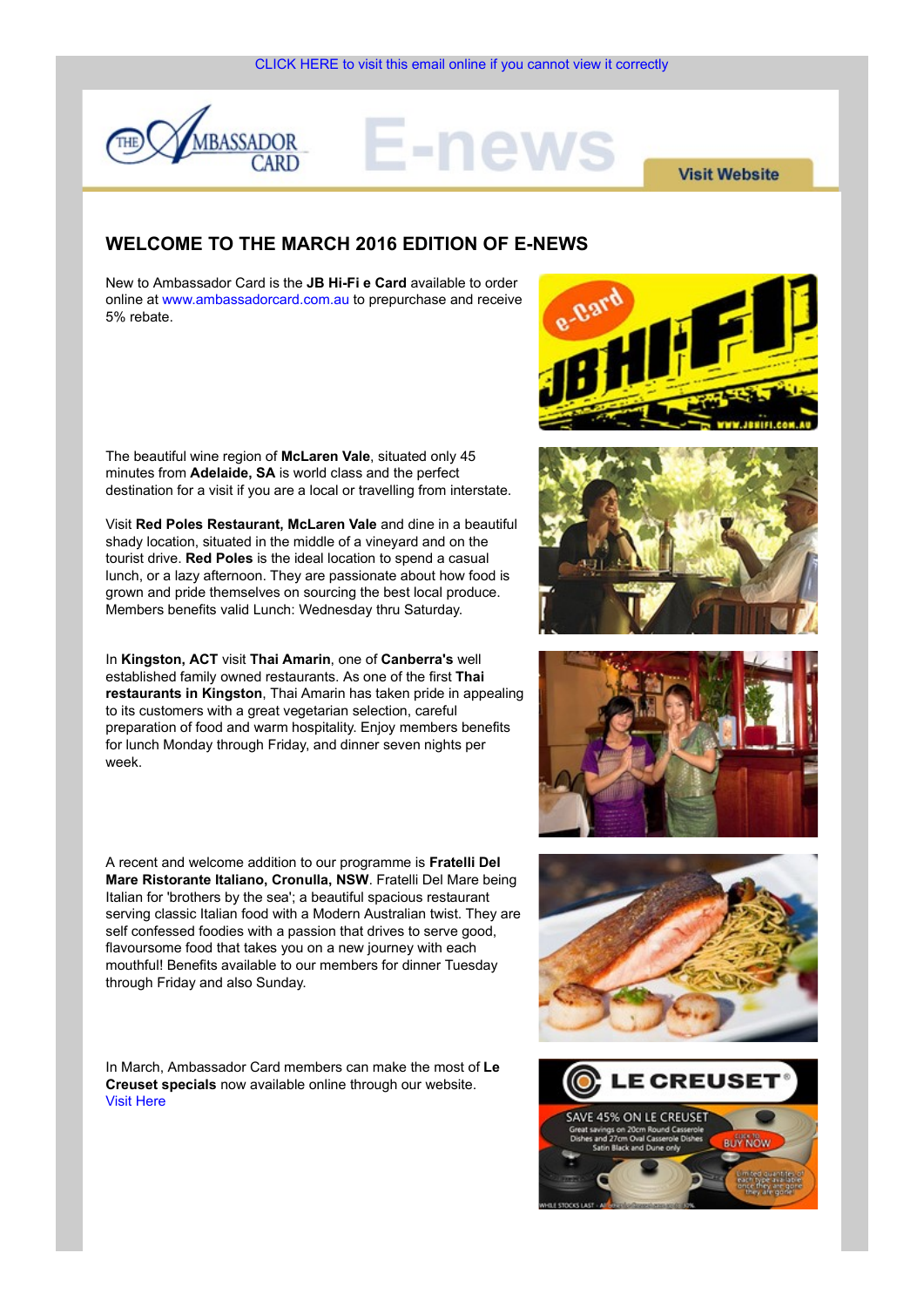The Ambassador Card team take this opportunity to wish all our members a happy and healthy Easter break and trust you continue to enjoy all our wonderful benefits in 2016.

Kind Regards

**Latest Offers: Recent Additions** 



# **THE RAROTONGAN BEACH RESORT** Cook Islands

- $\blacktriangleright$  2 x Interconnecting **Garden Rooms for 2** adults & 4 kids\*
- Daily tropical breakfast
- ← Car rental for one full day
- MEAL voucher valued at **NZD \$100**
- ◆ And more!
- WAS \$4010, NOW \$1999

**BOOK NOW!** 



# Latest Offers Recent Additions



## Il Portico Restaurant & Bar

Valid Lunch: Tuesday thru Sunday. Valid Dinner: 7 Nights per week. Save 25% off the total bill up to the value of \$25. Not valid on specials or take away menu.

It takes more than exquisite cooking to make a memorable meal. We at Il Portico believe an intimate atmosphere in the right location, personal and attentive service and great company are what separates a delicious dinner from an unforgettable experience. Frams and conditions apply<br> **Phone (20)**<br> **Phone (20)**<br> **Phone (20)**<br> **Phone (20)**<br> **Phone (20)**<br> **Phone (20)**<br> **Phone (20)**<br> **Phone (20)**<br> **Phone (20)**<br> **Phone (20)**<br> **Phone (20)**<br> **Phone (20)**<br> **Phone (20)**<br> **Phone (20) Offers Recent Additions**<br> **Portico Restaurant & Bar**<br>
Valid Lunch: Tuesday thru Sunday. Valid Dinner: 7 Nights per week.<br>
Save 25% of the total bill up to the value of \$25. Not valid on specials<br>
or take away menu.<br>
takes

| Phone   | (02) 6239 5044                           |
|---------|------------------------------------------|
| Address | Shop 75/71 Giles Street<br>Kingston 2604 |
|         | Website www.ilportico.co                 |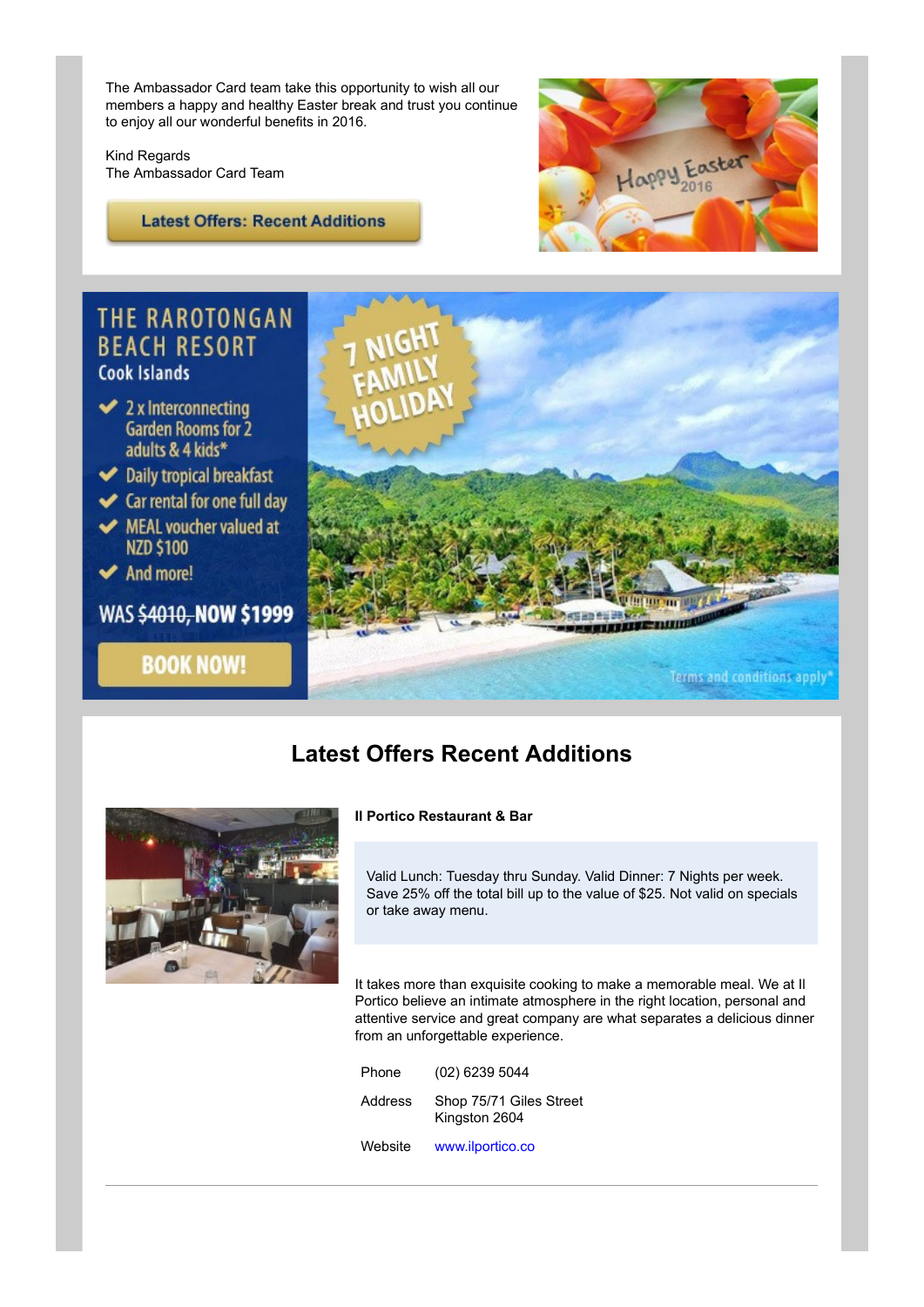

### Fratelli Del Mare Ristorante Italiano

Valid Dinner: Tuesday thru Friday & Sunday nights. Save 25% off the total bill up to the value of \$20. Valid a la carte menu only. Not valid with any other offer or specials. Saturday nights or through the month of December.

Fratelli Del Mare is Italian for 'brothers by the sea'. This name describes perfectly the two Pauls, who established this restaurant in 2005. In April 2015 Fratelli's has been taken over by Sunny and Nav, who are self confessed foodies with many years of experience in customer service and hospitality. The passion that drives us is to serve good, flavoursome food that takes you on a new journey with each mouthful. Fratelli Del Mare Ristorante Italiano<br>Valid Dinner: Tuesday thru Friday & Sunday nights. Save 25% off the<br>total bill up to the value of \$20. Valid a la carte menu only. Not valid<br>with any other offer or specials, Saturday Fratelli Del Mare Ristorante Italiano<br>Valid Dinner: Tuesday thru Friday & Sunday nights. Save 25% off the<br>total bill up to the value of \$20. Valid a la carte menu only. Not valid<br>with any other offer or specials, Saturday

20 Gerrale Street Cronulla 2230

Website www.fratellidelmare.com.au



#### JB Hi-Fi eCards

Order online at www.ambassadorcard.com.au to prepurchase eCards and receive 5% rebate. Valid at all JB Hi-Fi outlets. eCards, which are for your own personal use, are available in denominations of \$100s,\$200's & \$500's maximum per order \$1,000/day with a monthly maximum of \$5,000. The JB Hi-Fi eCard is like cash and, if lost, cannot be replaced or cancelled. 1% surcharge applies to all credit card transactios or order using EFT ( no surcharge).

Order online at www.ambassadorcard.com.au to prepurchase eCards and receive 5% rebate. Valid at all JB Hi-Fi outlets. eCards, which are for your own personal use, are available in denominations of \$100s,\$200's & \$500's maximum per order \$1,000/day with a monthly maximum of \$5,000. The JB Hi-Fi eCard is like cash and, if lost, cannot be replaced or cancelled. 1% surcharge applies to all credit card transactios or order using EFT ( no surcharge). B Hi-Fi eCards<br>
Order online at www.ambassadorcard.com.au to prepurchase eCards<br>
and receive 5% rebate. Valid at all JB Hi-Fi outlets. eCards, which are<br>
for your own personal use, are available in denominations of<br>
s1000,



#### Selectus Pty Ltd

Receive a \$500 gift card with all vehicles financed via autovate and purchased via the Selectus procurement service.

We have a successful record of managing all aspects of salary packaging for geographically diverse clients, while achieving our goal of making salary packaging as easy as possible.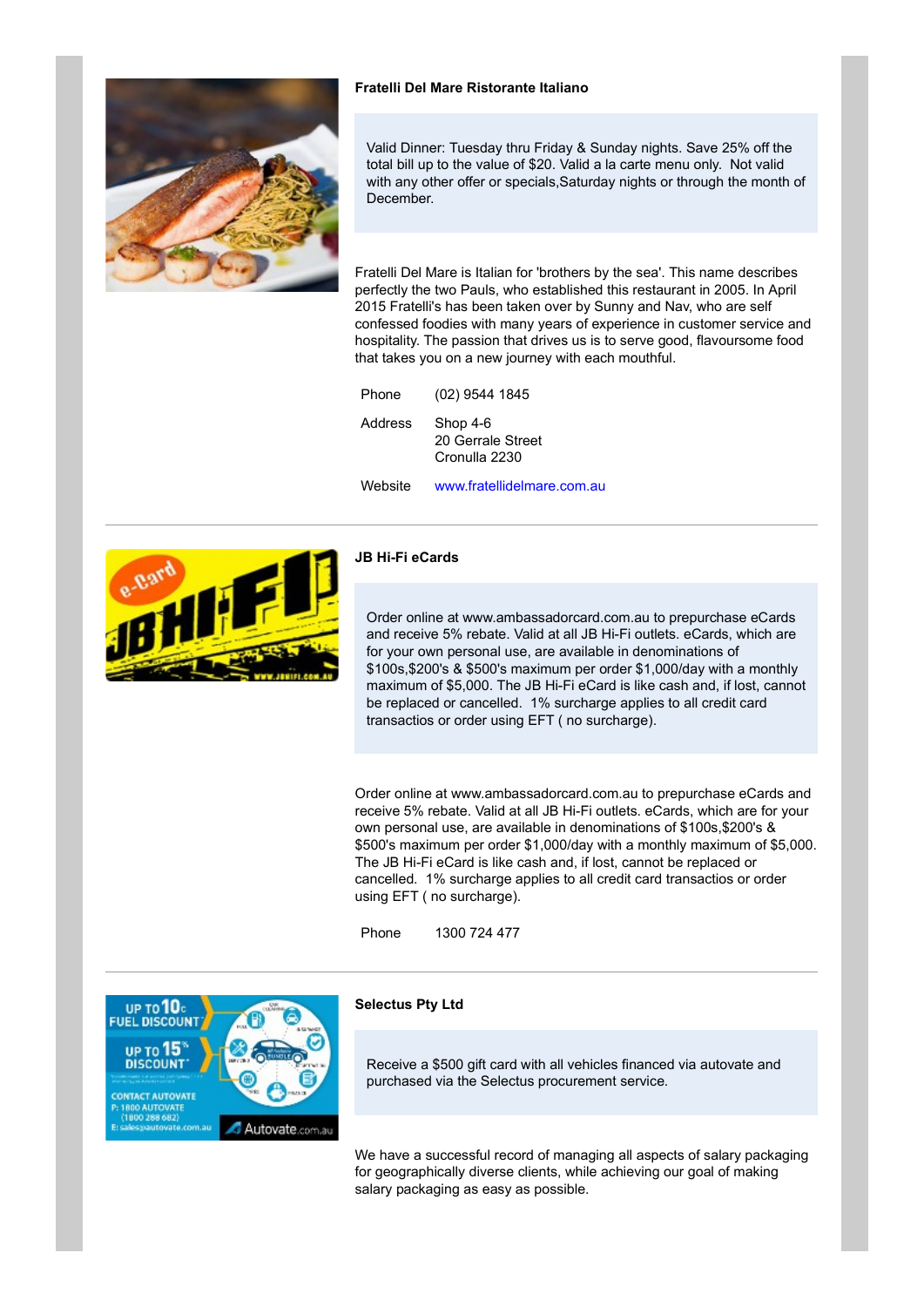| Phone   | 1300 010 203                                 |  |
|---------|----------------------------------------------|--|
| Address | Level 8, 550 Bourke Street<br>Melbourne 3000 |  |
| Website | www.selectus.com.au                          |  |
|         |                                              |  |

Meat District Co



Valid Dinner: 7 nights per week. Save 25% off the total bill up to the value of \$25.00.

Meat District Co. hooks up Sydney with an exciting new dining experience and an addictive paddock to plate inspired menu. Meat District Co. aims to re-awaken the senses and bring a new kind of dining to the streets of Sydney. Phone 1300 010 203<br>
Address Level 8, 550 Bourke Street<br>
Melbourne 3000<br>
Website www.selectus.com.au<br> **Aleat District Co**<br>
Valid Dinner: 7 nights per week. Save 25% off the total bill up to the<br>
value of \$25.00.<br>
Aleat Dist Address Level 8, 550 Bourke Street<br>
Melbourne 3000<br>
Website www.selectus.com.au<br>
Meat District Co<br>
Valid Dinner: 7 nights per week. Save 25% off the total bill up to the<br>
value of \$25.00.<br>
Meat District Co. hooks up Sydney

| Phone | (02) 9299 9762                                              |
|-------|-------------------------------------------------------------|
|       | Address Promenade Level<br>King Street Wharf<br>Sydney 2000 |



#### Golf Passport

The Ambassador Card Golf Club gives members access to more than 200 golf courses throughout Australia, including private clubs and championship courses, with instant savings up to 50% on green fees.

The Ambassador Card Golf Club membership gives you:

- 200+ Participating Golf Clubs
- · 400+ Green Fee Offers
- 200+ Special 2-FOR-1 Deals
- · Valid for 12-months.

Simply choose where you want to play, book your tee time directly with the course, activate your golf voucher and present on arrival, play golf and enjoy. Champonship courses, wan instant savings up to 50% on green rees.<br>The Ambassador Card Golf Club membership gives you:<br>200+ Participating Golf Clubs<br>400+ Green Fee Offers<br>200+ Special 2-FOR-1 Deals<br>Walid for 12-months.<br>Waid The Ambassador Card Golf Club membership gives you:<br>
200+ Participating Golf Clubs<br>
400+ Green Fee Offers<br>
200+ Special 2-FOR-1 Deals<br>
Valid for 12-months.<br>
Valid for 12-months.<br>
Valid for 12-months.<br>
Simply choose where y

There are three membership categories to choose with annual fee starting from less than \$30, means your membership can pay for itself after only ONE game.

Join today and let the savings begin.

|                    | Phone 1300 722 2507             |
|--------------------|---------------------------------|
| Address All States |                                 |
|                    | Website www.golfpassport.com.au |